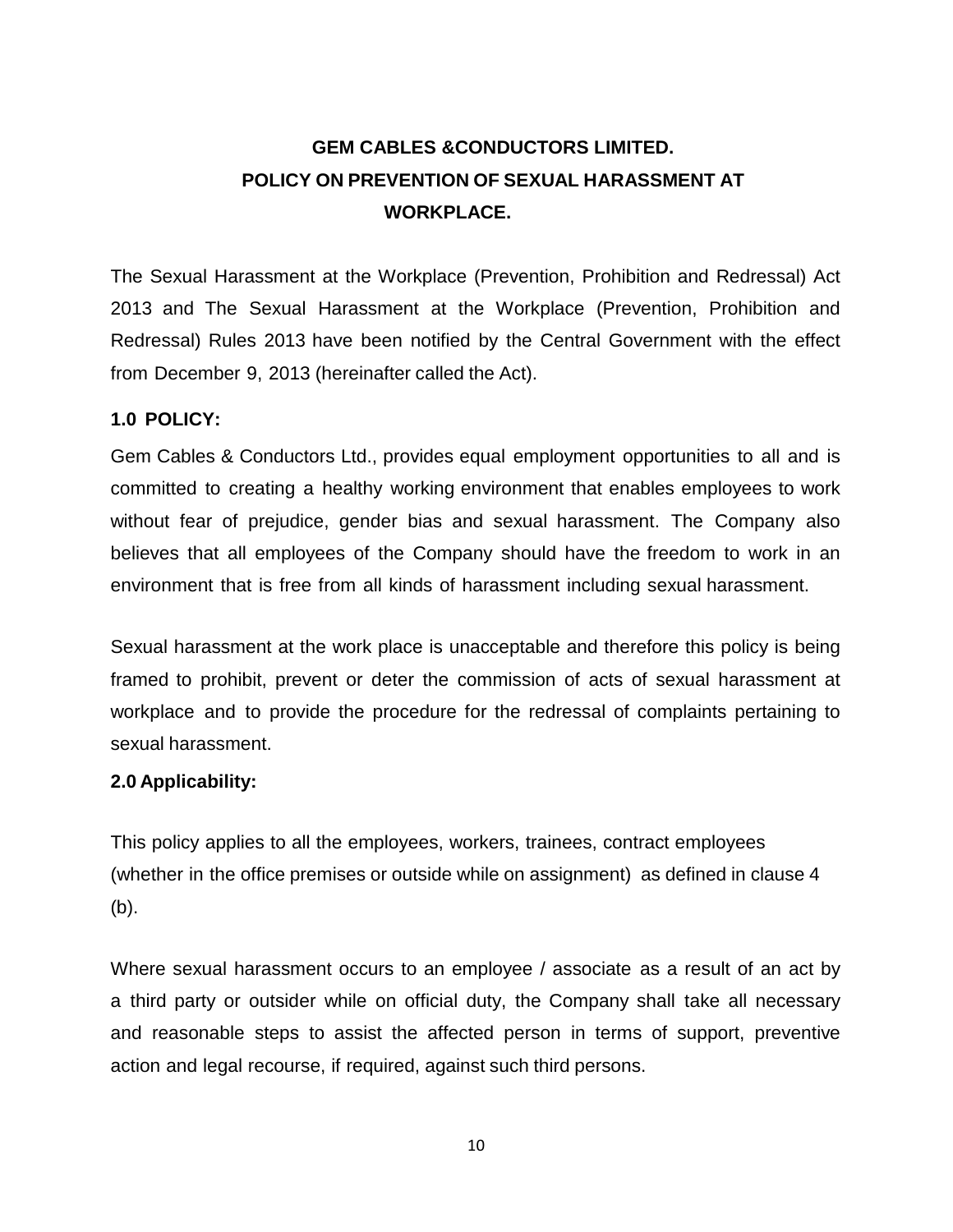## **3.0 EFFECTIVE DATE:**

This policy shall come into effect immediately.

#### **4.1 DEFINITIONS:**

(a) '**Aggrieved**' woman means:

a woman, of any age, who alleges to have been subjected to any act of sexual harassment ;

- (b) '**Employee or Associate** ' means a person employed at any of the workplace of the Company for any work on regular, temporary, ad hoc or daily wage basis, either directly or through an agent, including a contractor, with or, without the knowledge of the principal employer, whether for remuneration or not, or working on a voluntary basis or otherwise, whether the terms of employment are express or implied and includes a co- worker, a contract worker, probationer, trainee, apprentice or called by any other such name;
- (c) '**Employer**' means

Gem Cables & Conductors Ltd., represented by its Managing Director or any other authorized officer, who is responsible for the day to day management, supervision and control of the workplace or such other officer as may be designated by the Managing Director.

- (d) '**Internal Committee**' means an Internal Complaints Committee constituted by the Company.
- (e) '**Member of the Committee** ' means a Member of the Internal Committee;
- (f) '**Prescribed**' means prescribed by rules made under this Act;
- (g) '**Presiding Officer**' means the Presiding Officer of the Internal Complaints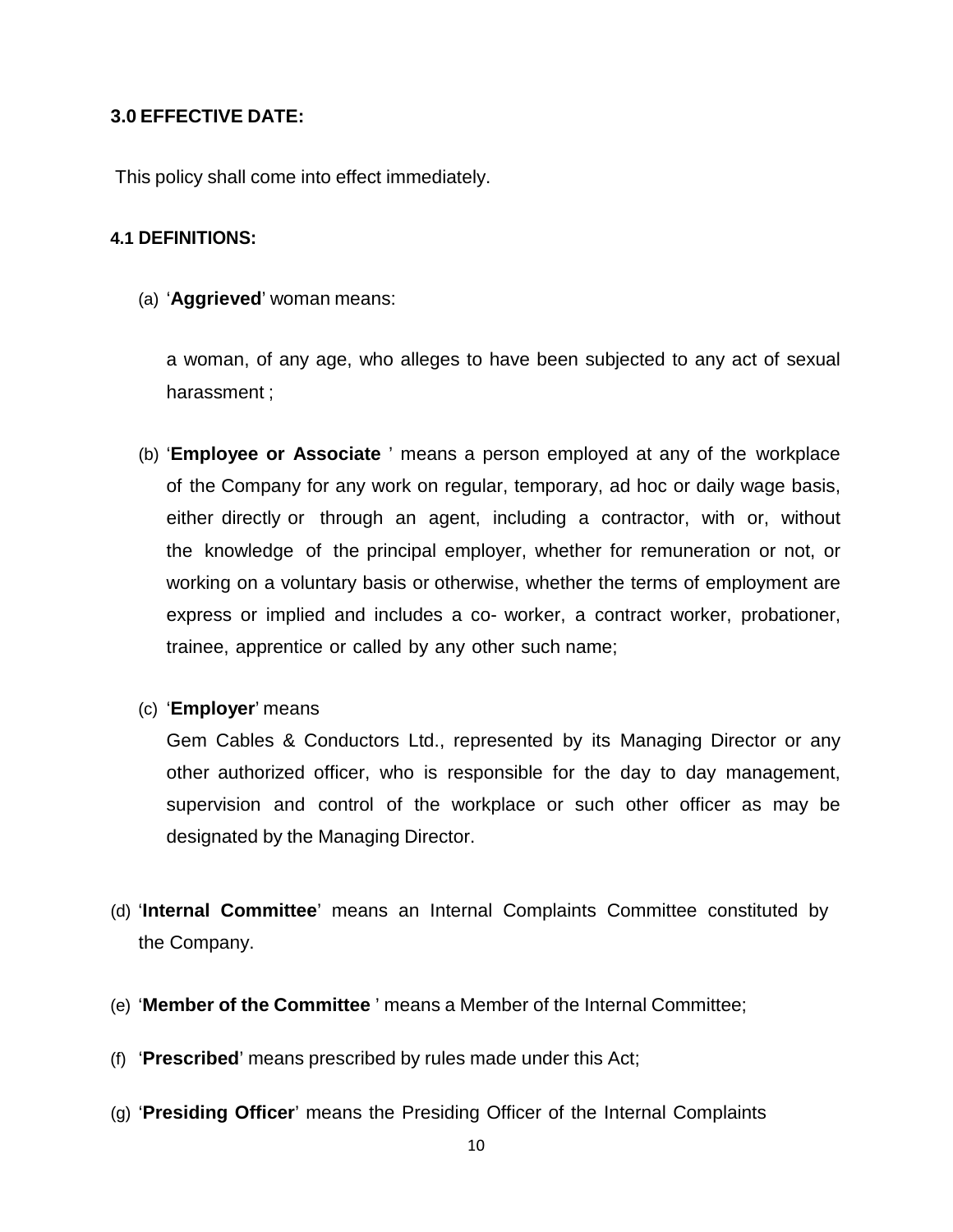Committee nominated by the company;

- (h) '**Respondent**' means a person against whom the aggrieved woman has made a complaint under the Act;
- (i) '**Sexual Harassment**' includes, but not limited to, any one or more of the following unwelcome acts or behavior (whether directly or by implication) namely –
	- (a) physical contact and advances; or
	- (b) a demand or request for sexual favors; or
	- (c) making sexually colored remarks; or
	- (d) showing pornography; or
	- (e) any other unwelcome physical, verbal or non-verbal conduct of sexual nature;
- (j) '**Workplace**' includes, but not limited to
	- (a) The registered office and various departments situated the Registered Office, Corporate Office(s), Branches, Factories, Ware Houses, Guest Houses, Employee's Transit Houses, all and any other facilities / properties owned by the Company.
	- (b) any place visited by the employee arising out of, or, during the course of employment including transportation provided by the employer for undertaking such a journey;
	- (k) The following circumstances, but not limited to, among other circumstances, if it occurs or is present in relation to or connected with any act or behavior of sexual harassment may amount to sexual harassment :-
		- (a) implied or explicit promise of preferential treatment in her employment; or
		- (b) implied or explicit threat of detrimental treatment in her employment; or
		- (c) implied or explicit threat about her present or future employment status; or
		- (d) interference with her work or creating an intimidating or offensive or hostile work environment for her; or
		- (e) humiliating treatment likely to affect her health or safety.

# **5.1 COMPLAINTS REDRESSAL COMMITTEE:**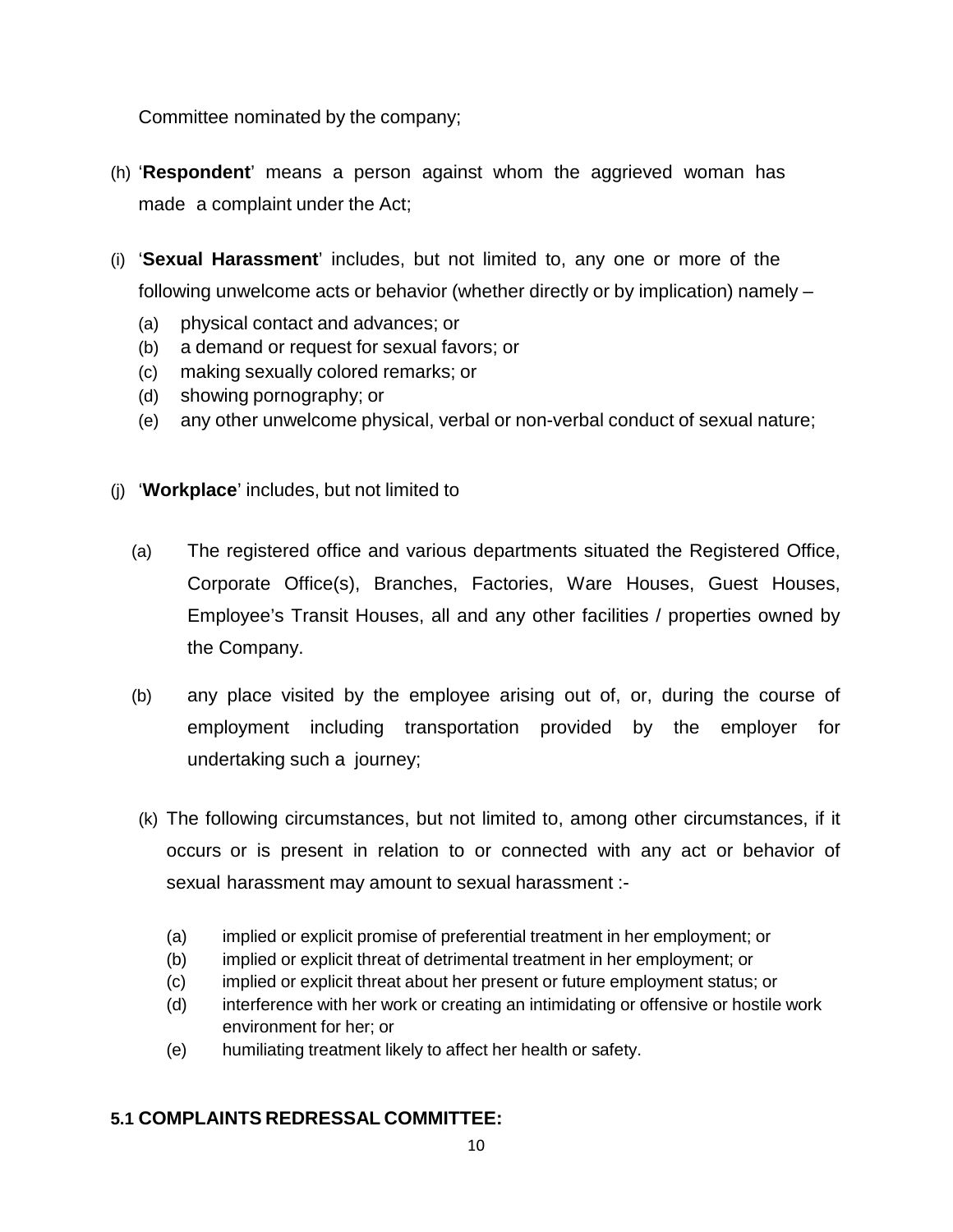- a. A committee named as Internal Complaints Committee has been constituted to consider and redress complaints of Sexual Harassment. The Committee shall consist of a Presiding Officer who shall be a senior lady employee of the company and shall be the Chairperson of the committee.
- b. The Committee shall also have three other members, two of whom shall be employees of the company and one member, who shall be a person from outside, familiar with the issues relating to sexual harassment.

The Members of the Committee shall be decided by the Managing Director from time to time. At least one half of the total members so nominated shall be women.

c. **Period of office:** The presiding officer and every member of the committee shall hold office for a period not exceeding three years, from the date of their nomination.

The members of the committee shall be appointed by the Managing Director and the Managing Director shall be authorized to nominate or withdraw any member from the committee at his/her sole discretion.

- d. **Quorum :** A quorum of three members is required to be present including the Presiding Officer for the proceedings to take place and at least two members present shall be women.
- **e. Payment of allowances etc :** The outside member appointed shall be paid an allowance and reimbursed expenses as prescribed by the Act or Rules from time to time.
- **f. Removal of Presiding officer or member:**

Where the Presiding Officer or any Member of the Internal Committee -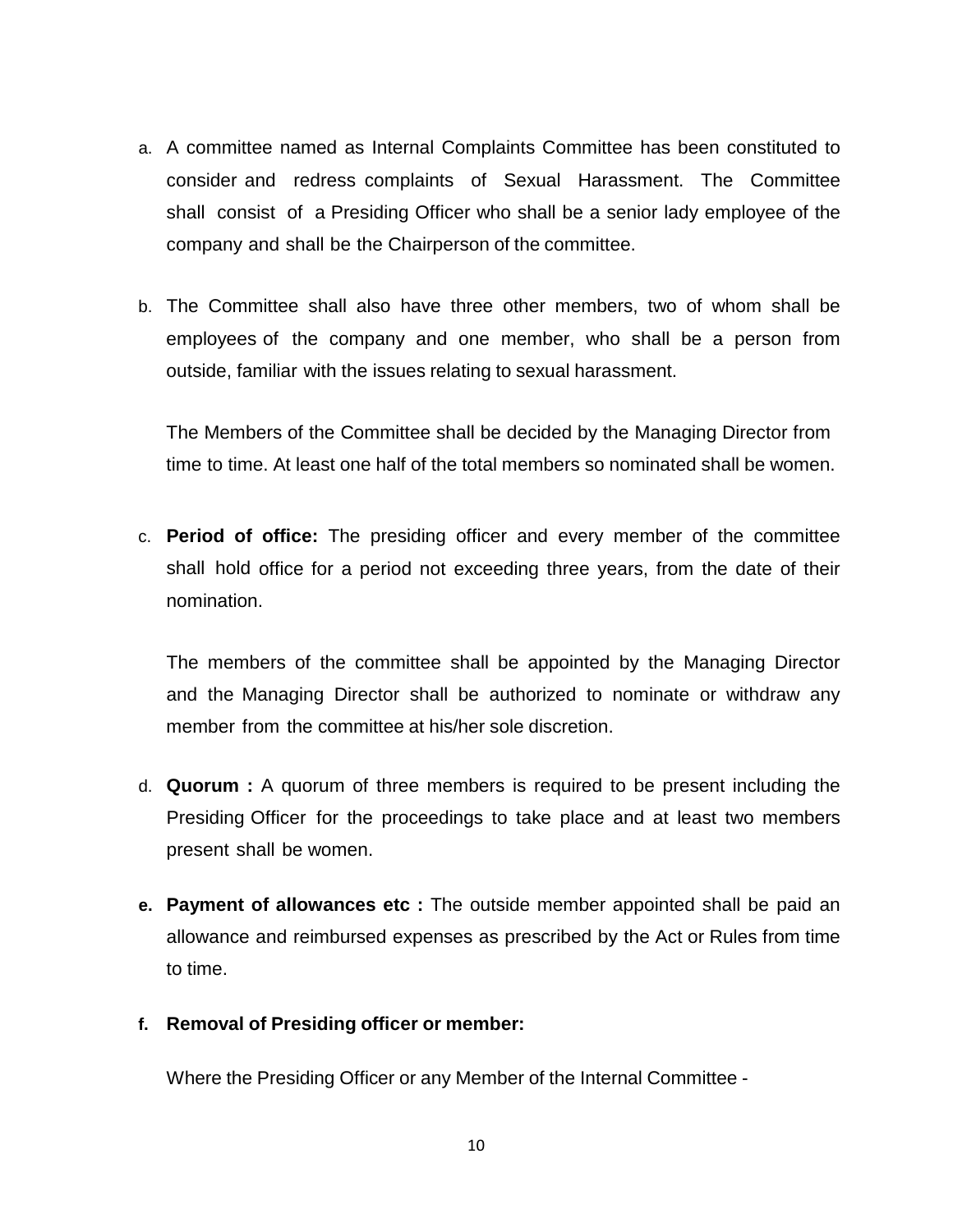- (a) contravenes the provisions as laid down in the Act ; or
- (b) has been convicted for an offence or an inquiry into an offence under any law for the time being in force is pending against him / her ; or
- (c) he / she has been found guilty in any disciplinary proceedings or a disciplinary proceeding is pending against him/ her ; or
- (d) has so abused his / her position as to render his/ her continuance in office prejudicial to the public interest,

such Presiding Officer or Member, as the case may be, shall be removed from the Committee and the vacancy so created or any casual vacancy shall be filled by fresh nomination in accordance with the provisions of this section.

#### **6.0 TERMS OF REFERENCE:**

The committee shall have the terms of reference as approved by the Board of Directors / Managing Director of the Company and the same shall be in conformity with the Act.

# **7.1 REDRESSAL AND INQUIRY PROCESS**

a. Any aggrieved woman may make, in writing, a complaint of sexual harassment at workplace to the Internal Committee and shall file 6 copies of the complaint along with necessary documents, within a period of three months from the date of incident and incase of a series of incidents, within a period of three months from the date of last incident;

The Internal Committee shall render all reasonable assistance to the aggrieved woman for making the complaint in writing and extend the time limit not exceeding 90 days, if it is satisfied that the circumstances exist to warrant such extension.

b. The Internal Committee shall call upon the person against whom the complaint has been made (Respondent) and provide an opportunity to be heard.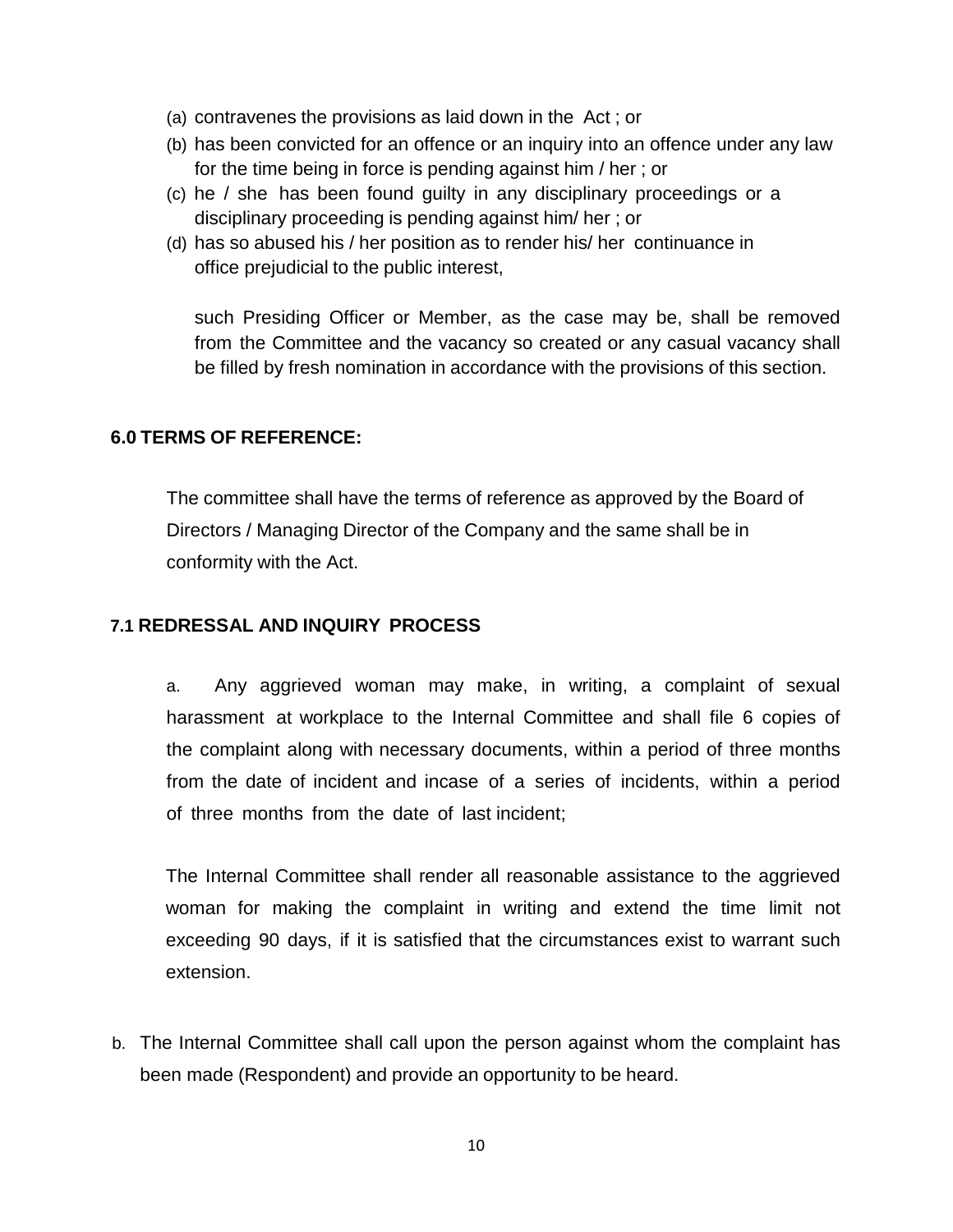- c. The Respondent shall file his reply to the complaint along with his list of documents, within a period not exceeding 10 working days from the date of receipt of the copy of the complaint.
- d. The aggrieved woman can seek the assistance of her legal heir or such other person as stated in the Prescribed Rules, if she is unable to make a complaint on account of her physical or mental incapacity or death or otherwise.
- e. The Internal Committee may terminate the inquiry proceedings or to give an exparte decision on the complaint, under certain circumstances as prescribed.
- f. No legal practitioner can represent the parties in their case at any stage of the proceedings before the Internal Committee.
- g. The Internal Committee, may, before initiating an inquiry and at the request of the aggrieved woman take steps to settle the matter between her and the respondent through conciliation;

No monetary settlement shall be made as a basis of conciliation.

- h. The Internal Committee shall record any settlement arrived at and forward to the employer to take action as specified in the recommendation.
- i. The Internal Committee shall provide the copies of the settlement to the parties concerned and on such settlement, no further inquiry shall be conducted by the Internal Committee .
- j. The Internal Committee, shall, where the respondent is an employee, proceed to make inquiry into the complaint in accordance with the provisions of the service rules applicable to the respondent and where no such rules exist, in such manner as prescribed in the Act and the Prescribed Rules, within a period of seven days.

In case any terms or conditions of the settlement arrived at, has not been complied with by the respondent, the Internal Committee shall proceed to make an inquiry into the complaint.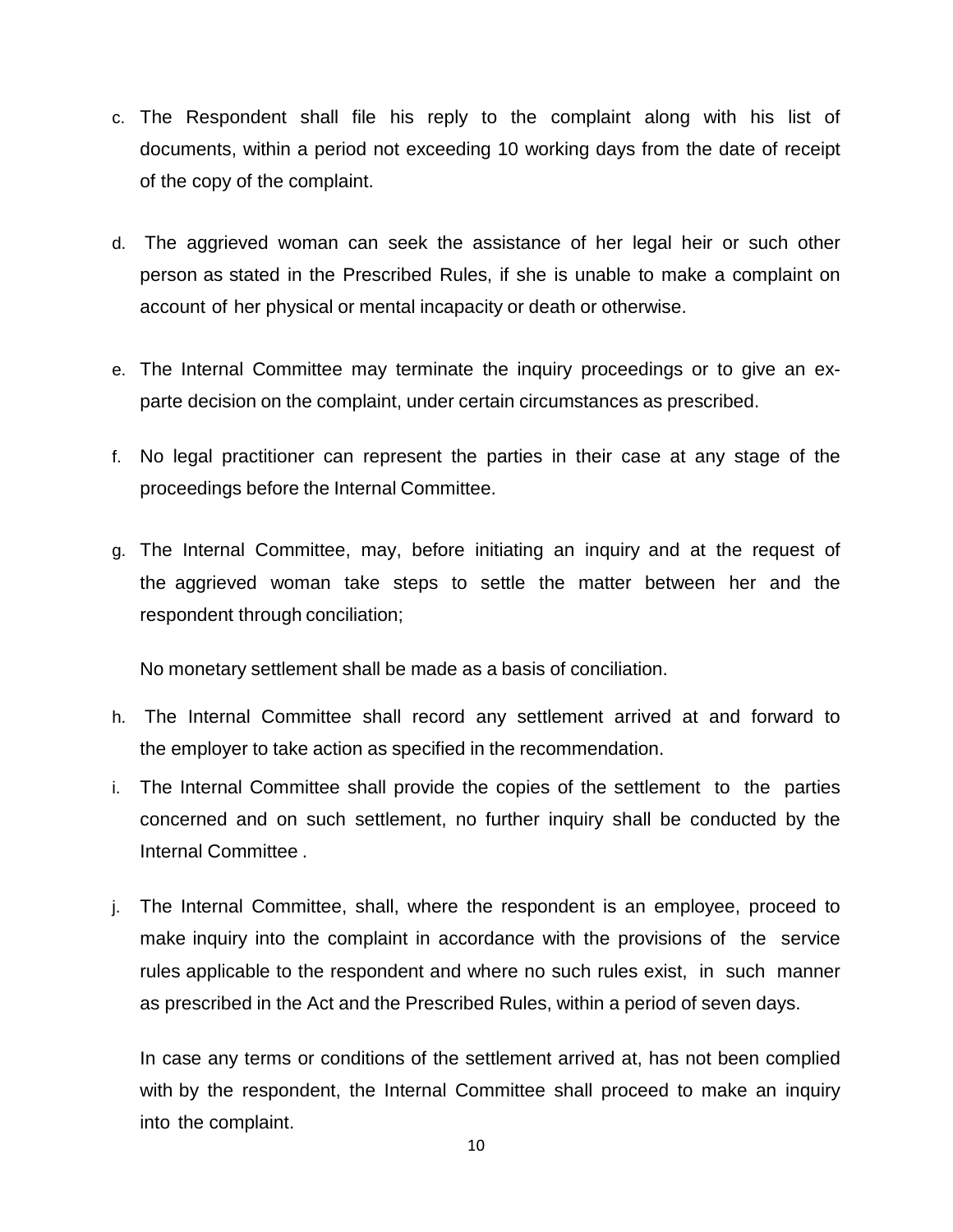- h. The Internal Committee shall have the same powers as are vested in a civil court under the Code of Civil Procedure, 1908 and the Internal Committee complete the inquiry shall within a period of ninety days.
- i. On a written request made by the aggrieved woman, during the pendency of the inquiry the Internal Committee may recommend to the employer to--- (i) transfer the aggrieved woman or the respondent to any other workplace; or (ii) grant leave to the aggrieved woman up to a period of three months; or (iii) grant such other relief to the aggrieved woman as per Prescribed Rules
- j. The leave granted to the aggrieved woman under the Act, shall be in addition to the leave she would be otherwise entitled.
- k. The Internal Committee shall provide a report of its findings to the employer, within a period of ten days from the date of completion of the inquiry and such report be made available to the concerned parties.
- l. The employer shall implement the recommendations made by the Internal Committee and send the report of such implementation, to the Internal Committee.
- m. In the event, the allegation against the respondent has not been proved, the Internal Committee shall recommend to the employer that no action is required to be taken in the matter.
- n. In the event, the allegation against the respondent has been proved, the Internal Committee shall recommend to the employer actions against the respondent as prescribed in the Act and the Prescribed Rules.
- o. The Employer shall act upon the recommendation within sixty days of receipt of the recommendations.
- p. In the event, the allegation against the respondent is malicious or false and it has been so established after the inquiry, the Internal Committee may recommend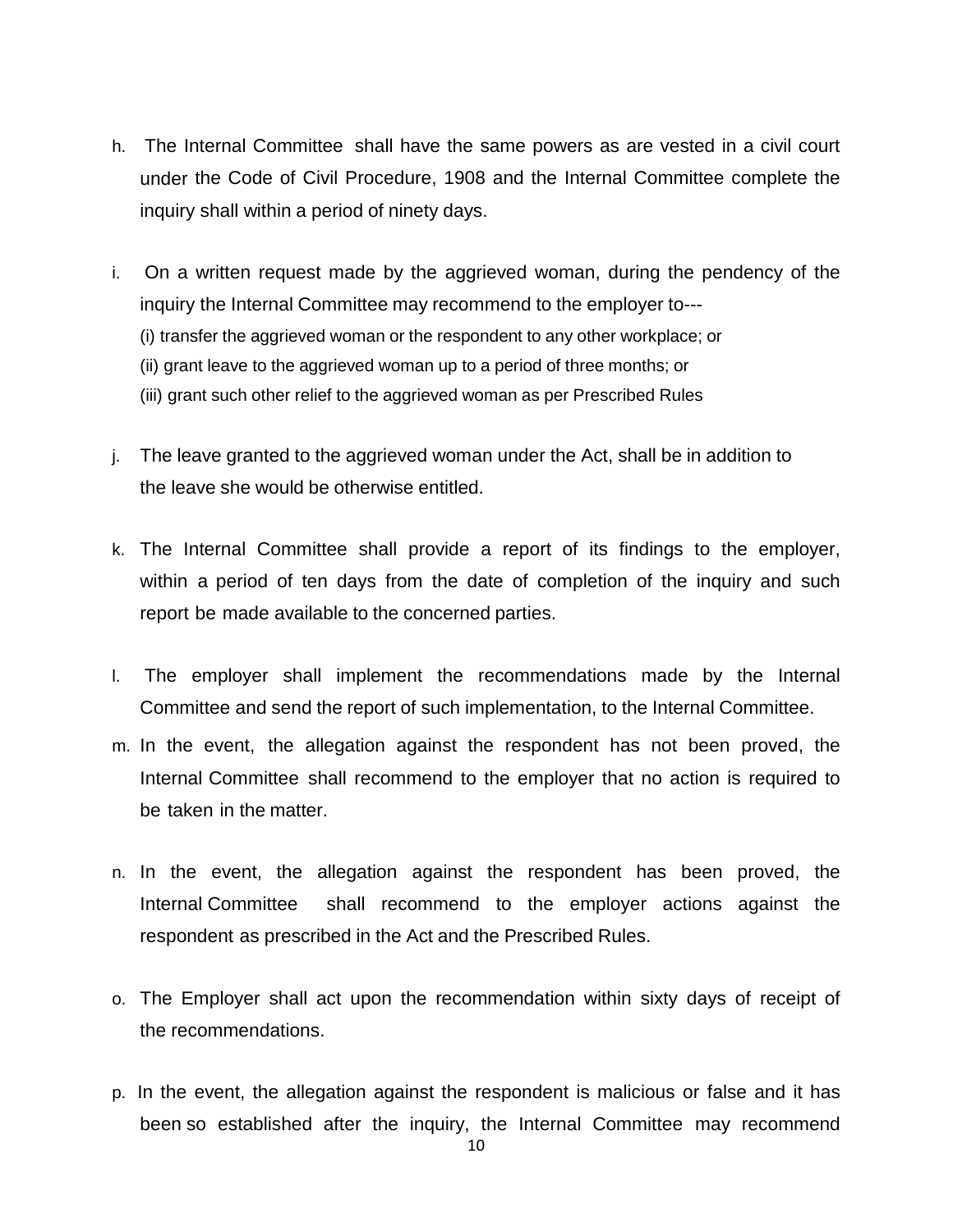to the employer to take action against the aggrieved woman or the person making such malicious or false complaint as prescribed.

- q. During the course of inquiry, if any witness has given false evidence or produced any forged or misleading document, the Internal Committee may recommend to the employer of the witness to take action in accordance with the provisions of the service rules applicable to the said witness or where no such service rules exist, in such manner as per Prescribed Rules.
- r. For the purpose of determining the sums to be paid to the aggrieved woman as per the Act, the Internal Committee shall have regard to  $\cdot$ 
	- (i) the mental trauma, pain, suffering and emotional distress caused to the aggrieved woman;
	- (ii) the loss in the career opportunity due to the incident of sexual harassment;
	- (iii) medical expenses incurred by the victim tor physical or psychiatric treatment;
	- (iv) the income and financial status of the respondent;
	- *(v)* feasibility of such payment in lump sum or in installments.

#### **8.1 CONFIDENTIALITY:**

a. Notwithstanding anything contained in the Right to Information Act, 2005, the contents of the complaint made under the Act, the identity and addresses of the aggrieved woman, respondent and witnesses, any information relating to conciliation and inquiry proceedings, recommendations of the Internal Committee and the action taken by the employer under the provisions of this Act shall not be published, communicated or made known to the public, press and media in any manner:

However the information may be disseminated regarding the justice secured to any victim of sexual harassment under this Act without disclosing the name, address, identity or any other particulars calculated to lead to the identification of the aggrieved woman and witnesses.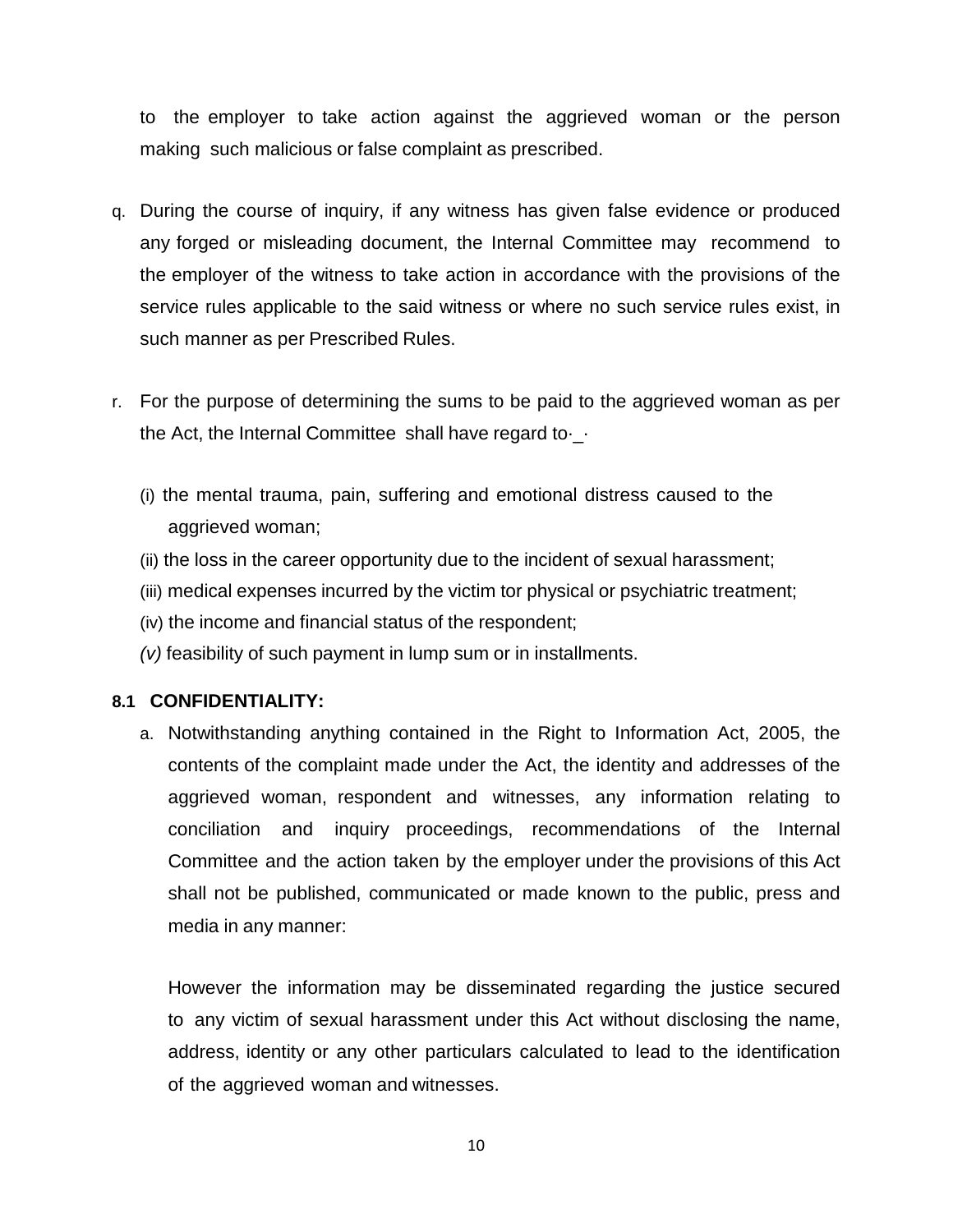b. Any person involved in the inquiry and breaking the confidentiality may be proceeded against in accordance with the provisions of the service rules applicable to the said person or where no such service rules exist, in such manner as per the Act and the Prescribed Rules.

#### **9.0 APPEAL:**

- a. Subject to the provisions of Section 18 of the Act, any person aggrieved from the recommendations made by the Internal Committee under the Act, or non-implementation of such recommendations may prefer an appeal to the Managing Director of the company.
- b. Appeals shall be preferred within a period of ninety days of the recommendations.

#### **10.1 DUTIES OF THE EMPLOYER:**

- a. Employer shall be responsible for
	- (i) providing a safe working environment at the workplace which shall include safety from the persons coming into contact at the workplace;
	- (ii) display at any conspicuous place in the workplace, the penal consequences of sexual harassment; and the order constituting the Internal Committee.
	- (iii) organize workshops and awareness programs at regular intervals for sensitizing the employees with the provisions of the Act and orientation programs for the members of the Internal Committee in the manner as per Prescribed Rules
	- (iv) provide necessary facilities to the Internal Committee for dealing with the complaint and conducting an inquiry;
	- (v) assist in securing the attendance of respondent and witnesses before the Internal Committee ;
	- (vi) make available such information to the Internal Committee as it may require having regard to the complaint made;
	- (vii) provide assistance to the woman if she so chooses to file a complaint in